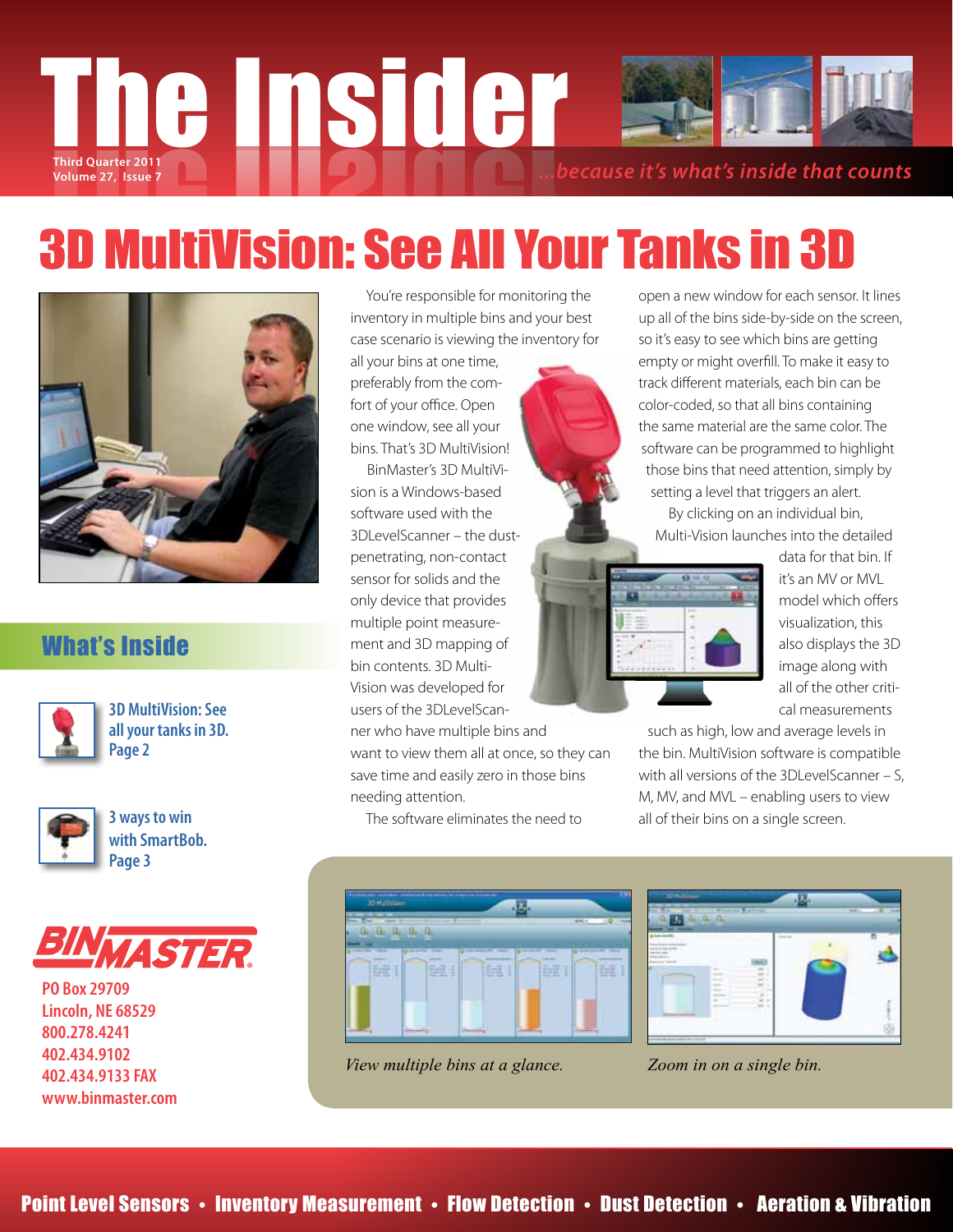# 3D 3D MultiVision: See All Your Tanks in 3D MultiVision: See All Your Tanks in 3D

 MultiVision software is loaded on the PC of each authorized user. The data is accessed by individuals via a Local Area Network from a PC that stores the data for all of the bins. People from different departments can view the data for the bins simultaneously . . . no waiting! 3D MultiVision lets each person configure their screen with a custom view of the bins they need to monitor, with just the data they want to appear on the screen.



## 3D MultiVision helps make work easier

- Plant personnel need a quick overview of critical bins.
- Logistics wants to optimize truck or railcar deliveries.
- Maintenance views the 3D image to detect sidewall buildup.
- Purchasing projects when to place the next order.
- Accounting needs an accurate month-end inventory.

 3D MultiVision allows each user to configure and digest the data differently and on their schedule by offering 24/7 real-time data availability. Bin data can be set to display parameters such as headroom, mass, volume, pounds or bushels. Bins can be sorted by the material they contain to ensure adequate production inventory is on hand. Some users may only be concerned with bins that currently have high or low level alerts.

 Users can set up MultiVision so that it exports and sends customized reports at scheduled time intervals – at the beginning or end of a shift, each day, or month end. For analytical purposes, users can search a range of log files by date and time and export just the information they need. Historical data can help operations improve productivity, maximize purchasing and logistics, and reduce inventory and operating costs.

## Benefits of MultiVision Software

- View the status of multiple bins in a single window
- One click access to detailed information for each bin
- Each user can customize screen views for the data they need
- Single server ensures all users are viewing the same bin data
- Real-time bin data is available across the organization
- Better data for purchasing, logistics, and operational decision making
- Enhanced inventory accuracy for improved financial management



*Multiple Locations Multiple Configurations*

*Multi-point Accuracy*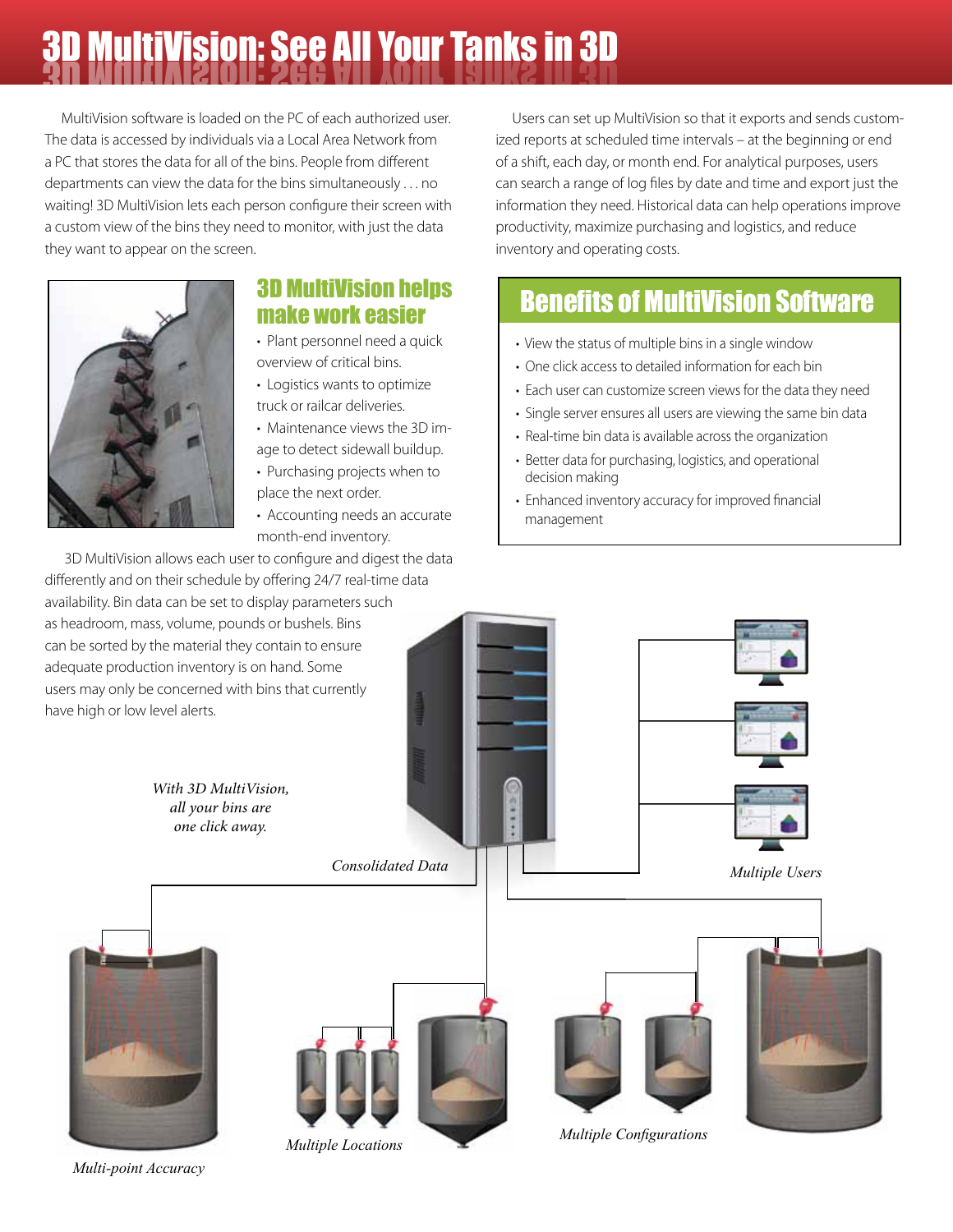## 3 Ways to Win with SmartBob



 When managing inventory, you're concerned with control, convenience and cost. BinMaster's SmartBob inventory management system offers you three easy-to-use, real-time solutions to access your bin level data. All three options are compatible with either the rugged SmartBob2 sensor (for bins up to 180') or the compact, economical SmartBob-TS1 sensor (for bins up to 60'). SmartBob is a proven solution that eliminates climbing bins to take measurements, enhancing safety and making less work of managing more inventory.

## C-100 Control Console

 This compact, push-button control console mounts at the base of the bins, and can display data for up to 128 bins. There's no walking from bin to bin to get measurements; simply push a button and scroll through the data for all your bins. You can also prompt a current measurement for one or all bins at the push of a button. The console displays the bin number, percent full, height of material (or headroom) and weight. The console stores all of the bin parameters, the last measurement taken, and user settings in the console's memory, even in the event of a power loss. The C-100 is the most simple and economical way to monitor a network of bins and is often used in combination with eBob or BinView.



*Congratulations Bulk Process Equipment, BinMaster Distributor of the Year!*

#### eBob

 With eBob, monitoring bins is as easy as sitting at a computer in the comfort of your office. The Windows XP Pro, Vista and Windows 7 compatible program offers colorful "at a glance" graphical monitoring for one to 100 bins on a local area network (LAN). The software displays up to 16 bins at a time

and shows the bin name or number, content, headroom, product volume and weight, percentage full and the date and time of the last measurement. A "measure" button activates a new measurement, if a current level is needed. Programmable alarms for high and low levels make it easy to know when to stop filling or replenish a bin. Automated emails can be sent for alarm notifications or detailed bin inventories can be sent at scheduled times each day.

## BinView

 This Web-based bin monitoring solution allows bin data for one or hundreds of bins to be accessed anytime, anywhere, by any authorized user that has an Internet connection. BinView allows bin levels to be monitored while away from the office, by users in multiple locations or at the corporate office, and by authorized vendors using vendor managed inventory (VMI). BinView uses cloud-computing and is independent of the company network, so there is no software to install. The SmartBob sensors are set to take measurements at predetermined time intervals or a measurement may be requested while logged in, if more current data is needed. A popular BinView feature sends automated level alerts to a cell phone or via email any time a bin level reaches a predetermined high or low level.

## BinMaster Webinars

## **Bin Volume in 3D!**

 Two new Webinars on the 3DLevelScanner take the mystery out of this advanced technology. Learn in practical terms about how and why this dust-penetrating, non-contact sensor works and how multiple-point measurement provides unsurpassed bin volume accuracy. See how 3D mapping detects cone up or down and detects sidewall buildup. Catch the newest MultiVision software for viewing all bins at once, with automated alerts for low and high levels.

## *Webinar attendees will be sent free 3D glasses!*



#### **3D Bin Level Sensors for Increased Accuracy**  Hosted by Powder & Bulk Engineering

Tuesday, August 16, 11:00 a.m. Central/12:00 noon Eastern time *For everyone measuring powders and solids who desires volume accuracy.* Register here: http://event.netbriefings.com/event/pabe/ Live/Bin811/register.html

#### **Improve Grain Inventory Accuracy with 3D Bin Level Sensors**

Hosted by Grainnet – Grain Journal, Milling Journal & Ethanol Journal Tuesday, September 20, 10:00 a.m. Central/11:00 a.m. Eastern time *Improving inventory management for the grain, milling and ethanol industries.* Register here: https://www1.gotomeeting.com/register/694962617